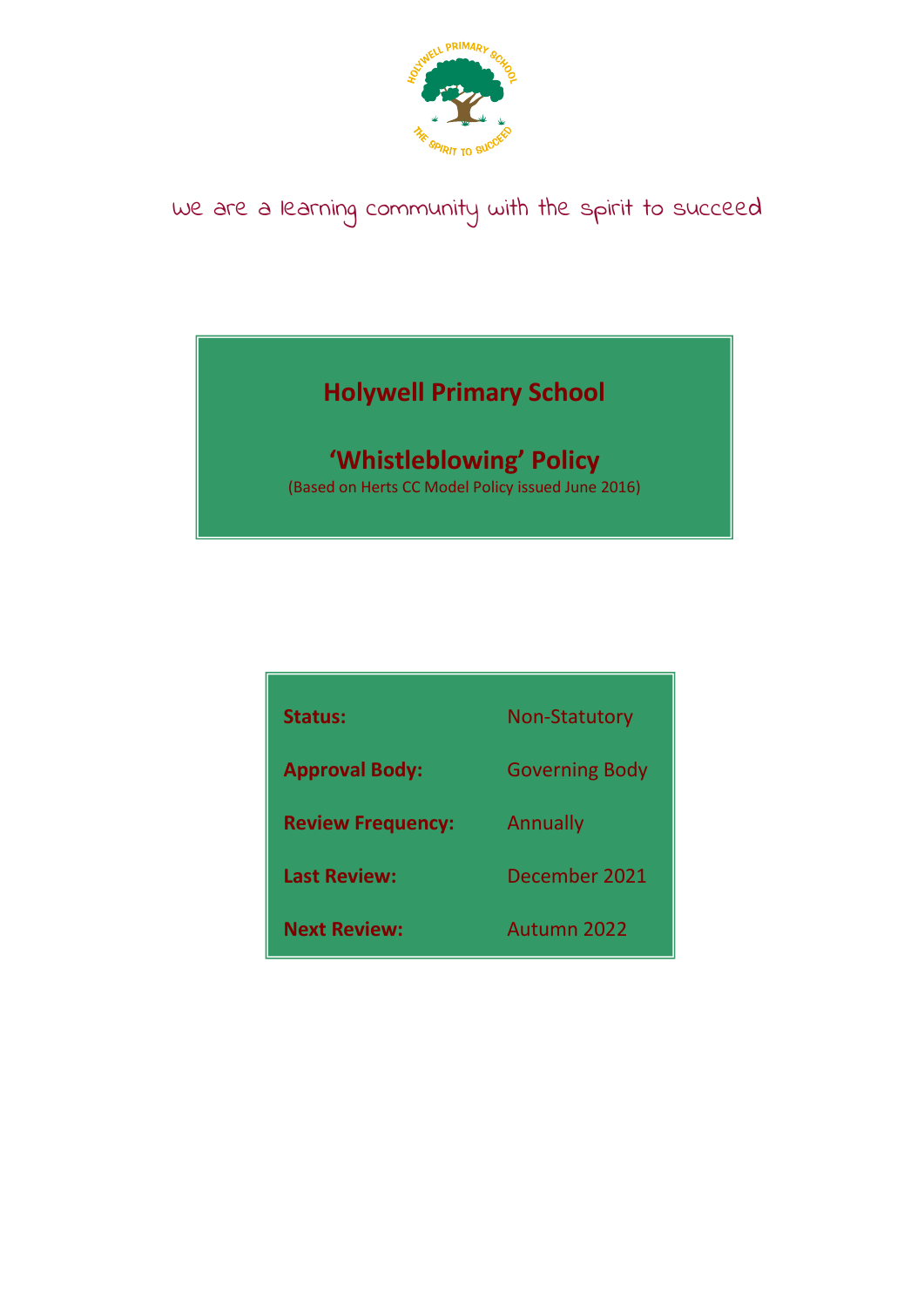

### **'Whistleblowing' Policy**

#### **1. Introduction**

This policy applies to all employees and governors. Other individuals performing functions in relation to the organisation, such as agency workers and contractors, should have access to it.

It is important to the school that any fraud, misconduct or wrongdoing by employees or governors of the school is reported and properly dealt with. The Governing Body will, therefore, respond to all individuals who raise any genuine concerns that they may have about the conduct of others in the school, **which are in the public interest**. This policy sets out the way in which individuals may raise any concerns that they have and how those concerns will be dealt with.

- 1.1 Holywell Primary School expects the highest standards of conduct from all employees and governors and will treat seriously any concern raised about illegal or improper conduct.
- 1.2 Any individual covered by this policy will be expected, through agreed procedures and without fear of recrimination, to bring to the attention of the Headteacher (or the Chair of Governors if the concerns relate to the Headteacher) any serious impropriety or breach of procedure.
- 1.3 Employees who do not follow the steps identified in this procedure or other agreed internal procedures, and take their concerns to other outside sources (e.g. the press), may be subject to a formal disciplinary investigation.
- 1.4 This procedure has been drawn up in consultation with the Professional Associations and Trade Unions. This policy does not form part of any employee's contract of employment and it may be amended at any time. The school may also vary any time limits as appropriate in any case.

#### **2. Background**

The law provides protection for employees who raise legitimate concerns about specified matters. These are called 'qualifying disclosures' A qualifying disclosure is one made in the public interest by the employee who has a reasonable belief that:

- A criminal offence
- A miscarriage of justice
- An act creating risk to health and safety
- An act causing damage to the environment
- Corruptly receiving any gift or advantage, thus failing to comply with the Bribery Act 2010 (see Model Anti-Bribery Policy for Schools available on the Grid)
- Allowing private interests to override the interests of the school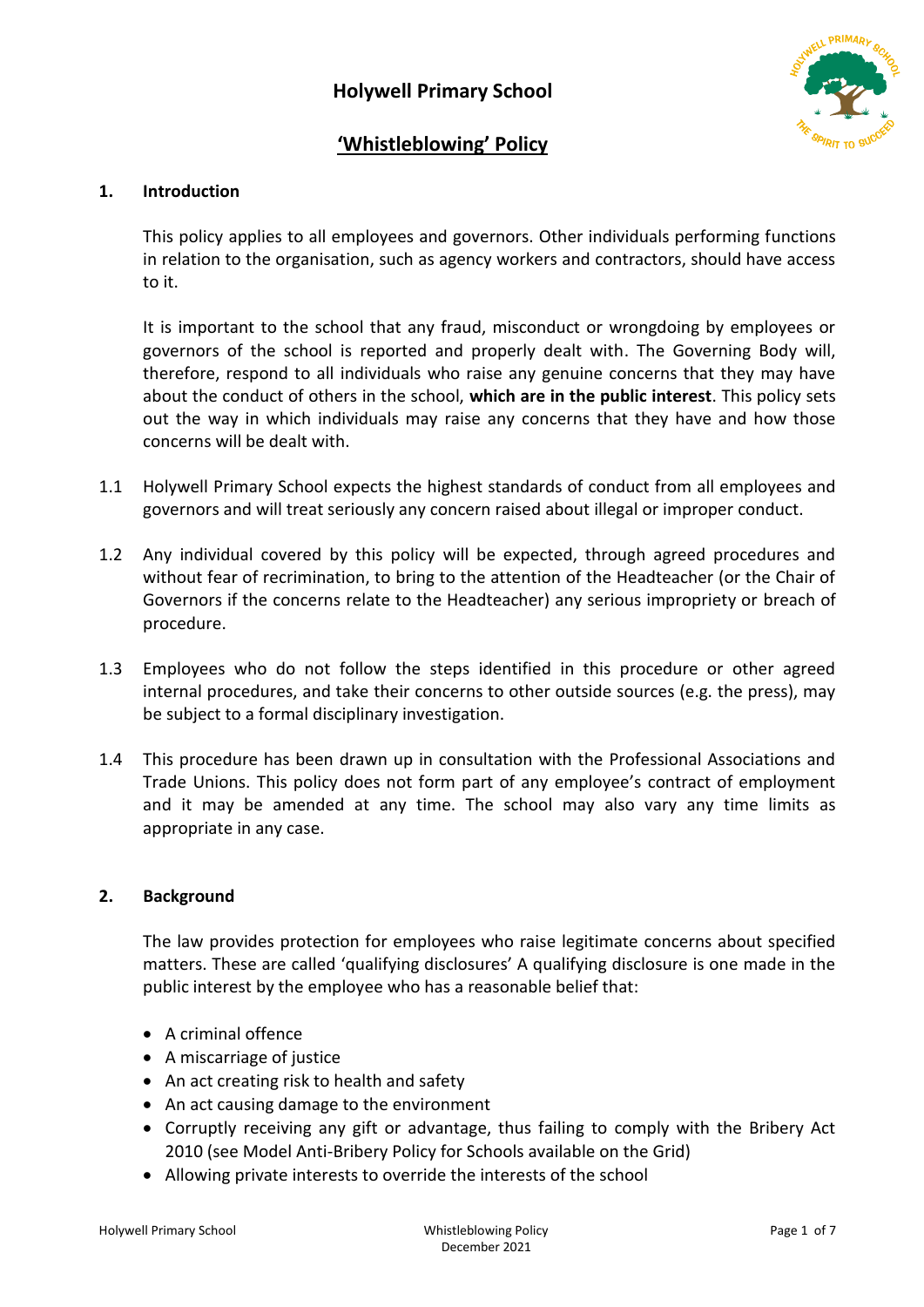- A breach of any legal obligation; or
- concealment of any of the above

is being, has been, or is likely to be, committed. It is not necessary for the employee to have proof that such an act is being, has been, or is likely to be committed,- a reasonable belief is sufficient. The employee has no responsibility for investigating the matter; it is the school's responsibility to ensure that an investigation takes place.

- 2.1 Where the concerns are about **safeguarding children or young people**, the school's Designated Senior Person for Child Protection should be notified (see Para 7 below).
- 2.2 It is a procedure in which the Headteacher or Chair of Governors will be expected to act swiftly and constructively in the investigation of any concerns in accordance with the school's disciplinary procedure.
- 2.3 Concern about a colleague's professional capability should **not** be dealt with using this procedure (but see Para 7 below).

#### **3. When should it be used?**

- 3.1 This policy and procedure is not designed to replace or be used as an alternative to the school's grievance procedure, which should be used where an employee is aggrieved / concerned about their own contract being broken or likelihood thereof. This policy and procedure will also not apply where the employee simply disagrees with the way the school is run.
- 3.2 **Where a disclosure is merely an expression of opinion** that fails to show that a legal obligation has been or is likely to be breached, it **cannot** amount to a protected or qualifying disclosure for the purposes of the whistle blowing legislation. Employees must have reasonable grounds for believing the information they have is accurate and not just idle gossip or rumour.
- 3.3 A qualifying disclosure means any disclosure of information that in the reasonable belief of the worker is made in the public interest. This is why an employee will generally be precluded from being able to 'blow the whistle' about breaches of his or her own employment contract.
- 3.4 The requirement that a whistleblower make a qualifying disclosure 'in good faith' has been removed. An employee who makes such a protected disclosure has the right not to be subjected to detrimental treatment which includes, dismissal, disciplinary action, threats or other unfavourable treatment, because he/she has made a disclosure, provided it has not been made maliciously. Any employee who uses this policy and procedure will not be penalised for doing so. The employer will not tolerate harassment and/or victimisation of any employee raising concerns. Therefore, while the employer can seek a declaration from the whistleblower that he or she is not knowingly making a false allegation, disciplinary action is likely to be appropriate only where there is clear evidence that the employee has misused this policy.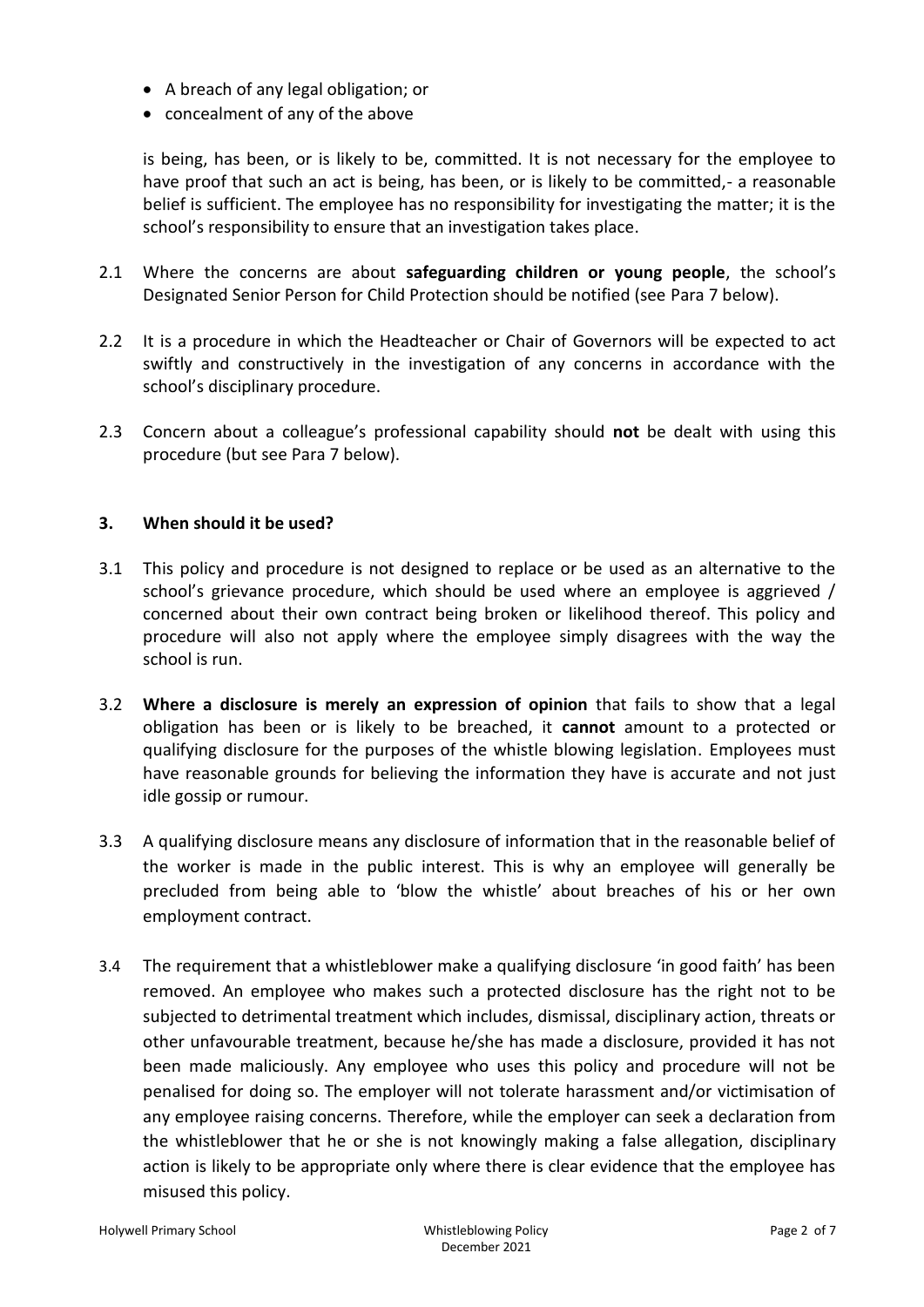- 3.5 An employee who is not sure whether the conduct he/she is concerned about does constitute illegal or improper conduct or is unsure about how to proceed may contact the Head of Schools' HR - (details in Para 8) or their Professional Association/Trade Union or Public Concern at Work, an independent charity who offer a confidential helpline. Their contact details are at the end of this policy.
- 3.6 Financial regulations require that any suspicion of fraud, corruption or other financial irregularity is reported to Internal Audit for possible investigation. Normally an employee must first report any suspicion of such an irregularity to the Headteacher or Chair of Governors (but see Para 5), who will in turn report it to Internal Audit. Similar principles apply to Academies where the funding agency must be informed.

#### **4. Principles**

- 4.1 Any matter raised under this procedure will be investigated thoroughly, promptly and confidentially, and the outcome of the investigation reported back to the employee who raised the issue. Whilst the school will aim to keep the employee informed of the progress of the investigation and likely timescales sometimes the requirement for confidentiality will prevent full information about the investigation and any consequential disciplinary action from being disclosed.
- 4.2 No employee will be victimised for raising a matter under this procedure. This means that the continued employment and opportunities for future promotion or training of the employee will not be prejudiced because he/she has raised a legitimate concern.
- 4.3 Victimisation of a worker for raising a qualified disclosure will be a disciplinary offence.
- 4.4 If misconduct is discovered as a result of any investigation under this procedure the matter will be considered under the disciplinary procedure, in addition to any appropriate external measures.
- 4.5 Maliciously making a false allegation is a disciplinary offence.
- 4.6 An instruction to cover up wrongdoing is in itself a disciplinary offence. If told not to raise or pursue any concern, even by a person in authority, employees should not agree to remain silent.

#### **5. Procedure**

- 5.1 In the first instance, unless the employee reasonably believes his/her Headteacher to be involved in the wrongdoing, any concerns should be raised with the employee's Headteacher. If he/she believes the Headteacher to be involved, then the employee should proceed straight to stage 3 (see below Para 5.3).
- 5.2 The Headteacher/Chair of Governors will arrange an investigation into the matter (either by investigating the matter himself/herself or immediately passing the issue to someone in a senior position). The investigation may involve the employee and others involved giving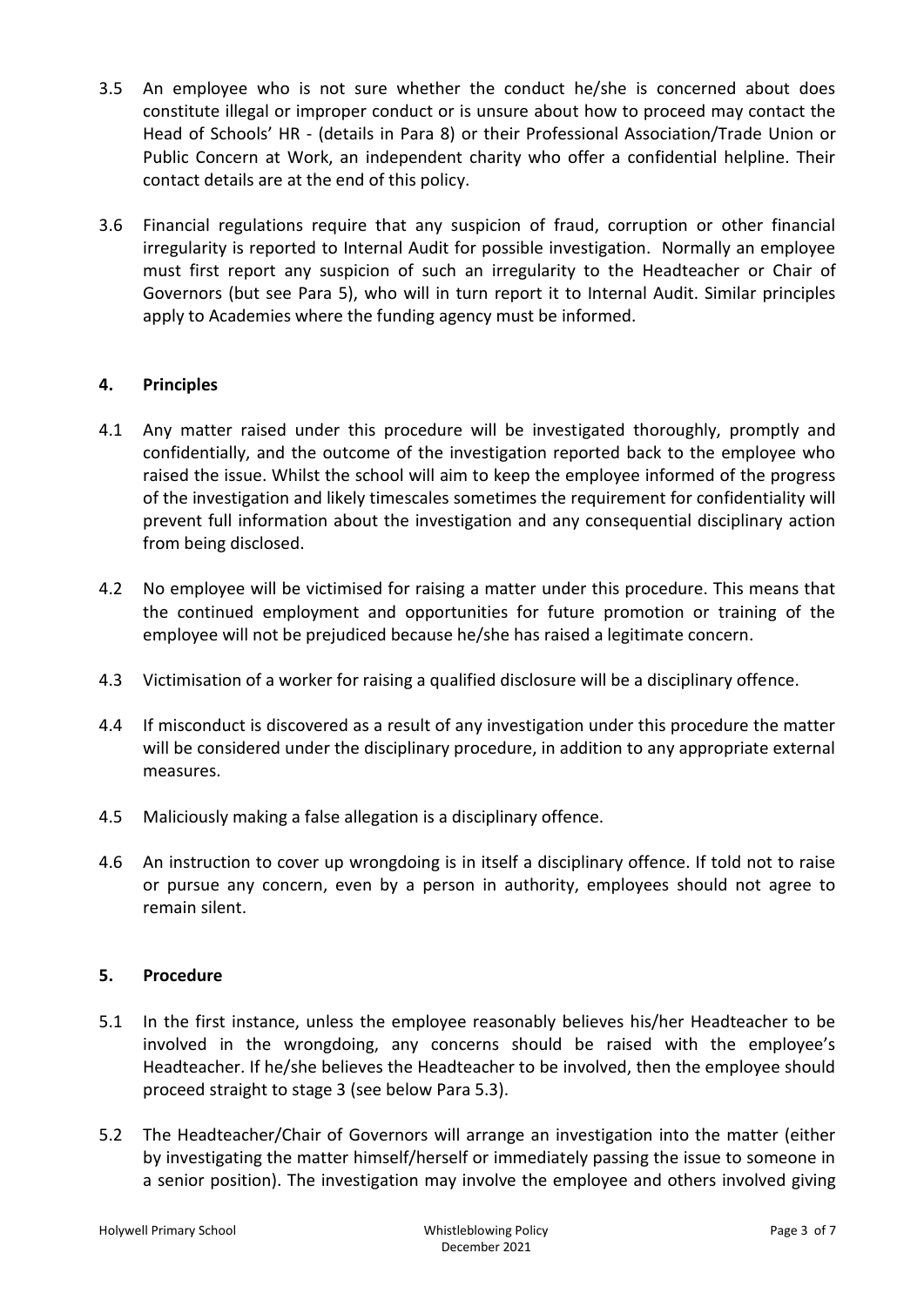written statements. Any investigation will be carried out in accordance with the principles set out above. The employee's statement will be taken into account and he/she will be asked to comment on any additional evidence obtained.

Employees who want to use the procedure but feel uneasy about it may wish to consult their Professional Association/Trade Union initially and bring a colleague or Professional Association/Trade Union Representative along to any discussions, so long as the third party is not involved in the issue.

Employees are not encouraged to make disclosures anonymously. Proper investigation may be more difficult or impossible if further information cannot be obtained from the employee. It is also more difficult to establish whether any allegations are credible.

Employees who are concerned about possible reprisals if their identity is revealed should come forward to one of the contacts listed in section 8 of this policy and appropriate measures can be taken to preserve confidentiality although no guarantee can be given that this will always be possible.

5.3 The Headteacher (or the person who carried out the investigation) will then report to the Chair of Governors/Governing Body who will take the necessary action, including reporting the matter to any appropriate department or regulatory agency. If disciplinary action is required this will be taken forward by the Headteacher/Chair of Governors/Governing body in consultation with the School's HR Advisory Team. On conclusion of any investigation the employee will be told the outcome of the investigation and what the next steps will be. If no action is to be taken the reason for this will be explained.

The aim of this policy and procedure is to provide an internal mechanism for reporting, investigating and remedying any wrongdoing in the school. In most cases employees should not find it necessary to alert anyone externally and employees are strongly advised to seek advice before reporting a concern in this way. Employees who feel unable to follow this internal route, for whatever reason, have the option of contacting a prescribed person and the Public Interest Disclosure (Prescribed Persons) Order 2014 lists the prescribed persons and the matters within their remit. For education issues this is likely to include Her Majesty's Chief Inspector of Children's services and skills, the Secretary of State for Education and the Office of Qualifications and Examinations Regulator. A full list can be obtained from the charity, Public Concern or the BEIS website.

If the employee is concerned that his/her Headteacher is involved in the wrongdoing, has failed to make a proper investigation or has failed to report the outcome of the investigation, he/she should inform the Head of Schools' HR. Employees who feel unable to follow this route, for whatever reason, have the option of contacting one of the following:

- HM Revenue and Customs
- The Financial Services Authority
- The Office of Fair Trading
- The Health and Safety Executive
- The Environment Agency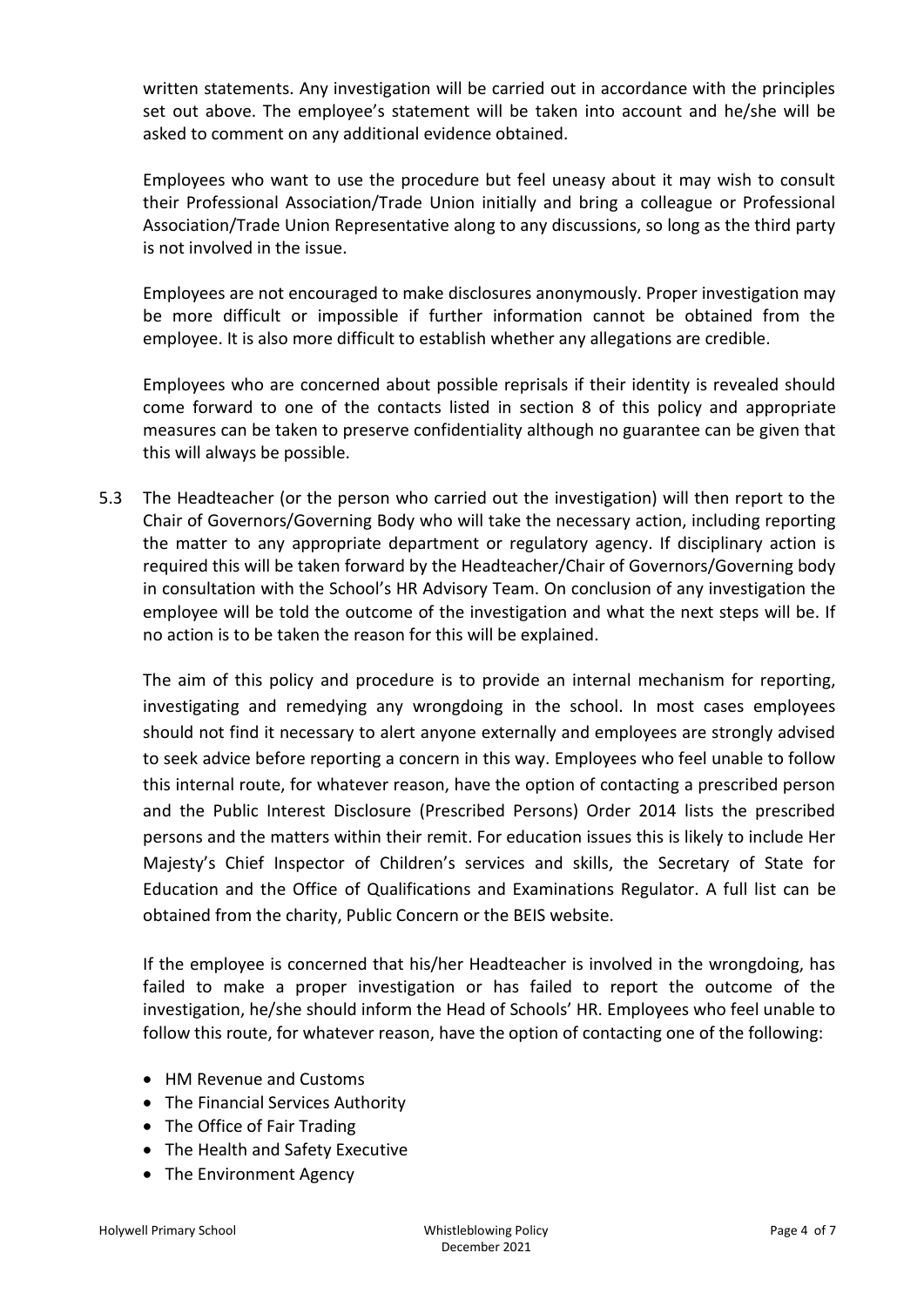- The Director of Public Prosecutions
- The Serious Fraud Office
- The Education Funding Agency
- The Department for Education
- The National College for Teaching and Leadership

#### **6. What should be done if an issue is raised with a member of staff?**

If a member of staff, other than the Headteacher, is approached by a colleague on a matter of concern as defined in this document, he/she is advised to take the matter to the Headteacher (but see Para 5).

#### **7. Safeguarding Children and Young People**

- 7.1 Separate to the obligations under this policy, all employees have a duty to report concerns about the safety and welfare of pupils/students to the school's Designated Senior person for child protection:
	- physical abuse of a pupil/student
	- sexual abuse of a pupil/student
	- emotional abuse of a pupil/student
	- neglect of a pupil/student

.

• an intimate or improper relationship between an adult and a pupil/student

The school's DSP is Mr Coert van Straaten, Headteacher

7.2 The reason for the concern may be the actions of a colleague (including a more senior colleague), a Governor, another pupil/student or someone outside the school. Whatever the reason, concerns must be reported. Failure to report a Child Protection related allegation will be in itself, a disciplinary matter.

#### **8. Law Relating To This Document** Employment Rights Act 1996 Public Interest Disclosures Act 1998

- 8.1 The legislation protecting individuals who make a protected disclosure applies not only to employees, but also to any person who undertakes to do or perform personally (or otherwise) any work or service for the employer, regardless of the nature of the contractual relationship between them.
- 8.2 A Whistleblowing Policy should establish the procedure for an employee to follow if he/she has a genuine concern about a colleague's conduct or the organisation's practices. The Whistleblowing Policy should make clear what sort of allegations will count as a protected disclosure and should allow for the employee to raise these concerns with a nominated person and set out the steps that the employer will take in response.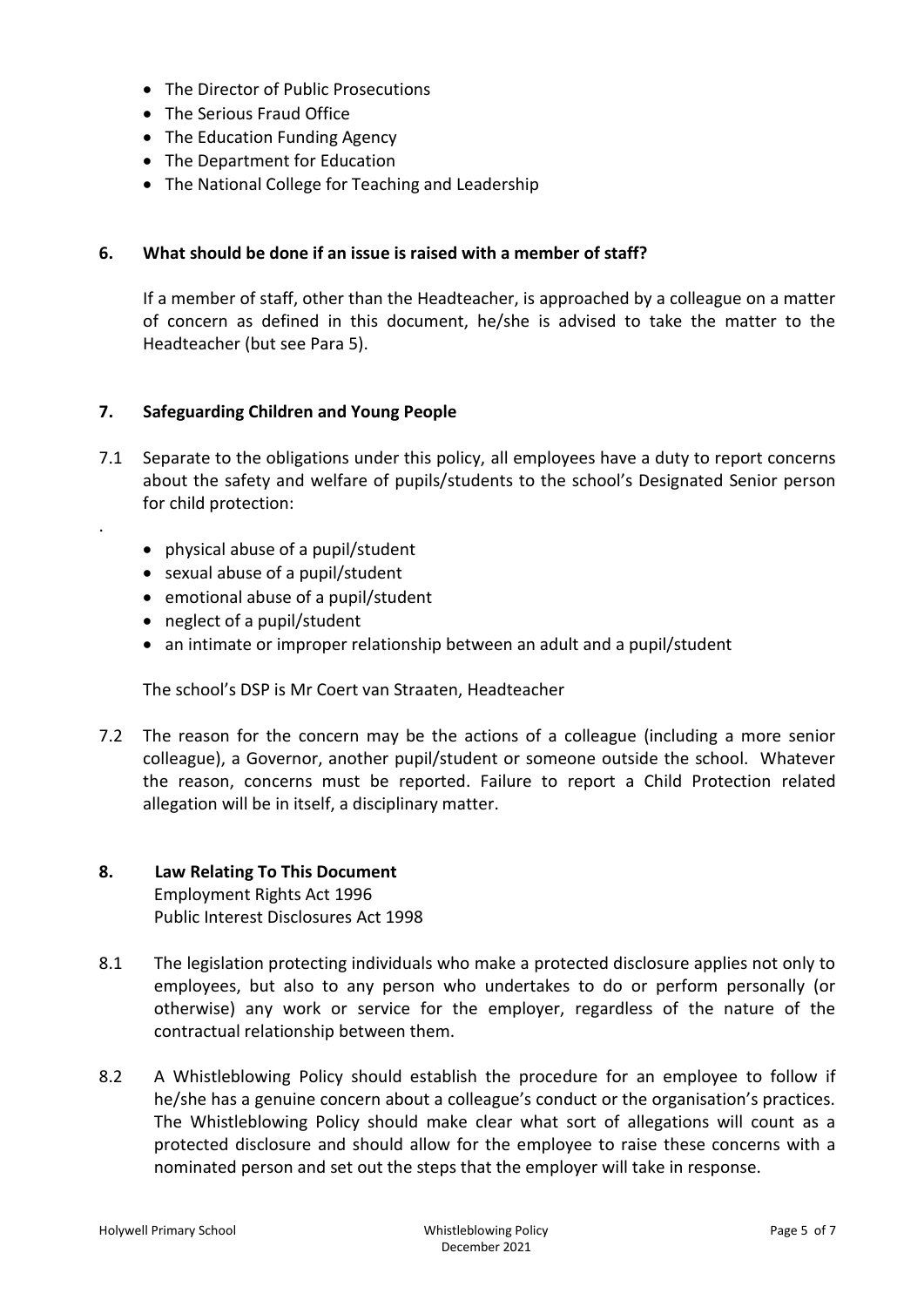- 8.3 Section 43J of the Employment Rights Act 1996 provides that a Settlement Agreement made between an employee and employer cannot prevent future protected disclosures.
- 8.4 Any confidentiality obligations in contracts of employment that would prevent an employee making a protected disclosure will be void.

#### **9. Contacts**

#### **Herts HR (HCC)**

Assistant Director Tel: 01992 556653

#### **Herts for Learning**

Head of HR Tel: 01438 844873

#### **Legal, Member & Statutory Services**

Chief Legal Officer Tel: 01992 555527

#### **County Internal Audit**

Head of Assurance Services Tel: 01438 845502

Or the independent whistleblowing charity Public Concern at Work; Helpline (020) 7404 6609 E-mail: whistle@pcaw.co.uk

Or any of the following Professional Association and Trade Union Representatives:

| <b>ASCL</b> | Ms Theo Nickson                  | <b>Ms Alison Saunders</b>    |
|-------------|----------------------------------|------------------------------|
|             | Bishop's Hatfield Girls' School  | Simon Balle School           |
|             | <b>Woods Avenue</b>              | Mangrove Road                |
|             | Hatfield                         | Hertford                     |
|             | Hertfordshire                    | Hertfordshire                |
|             | <b>AL10 8NL</b>                  | <b>SG13 8AY</b>              |
|             | (Tel: 01707 275 331)             | (Tel: 01992 410 400)         |
|             | head@bishophatfield.herts.sch.uk | head@simonballe.herts.sch.uk |

**ATL** Mr Aneurin Hathway 30 Webb Close Letchworth Hertfordshire SG6 2TY (Tel: 07823 888 610) [ahathway@herts.atl.org.uk](mailto:ahathway@herts.atl.org.uk)